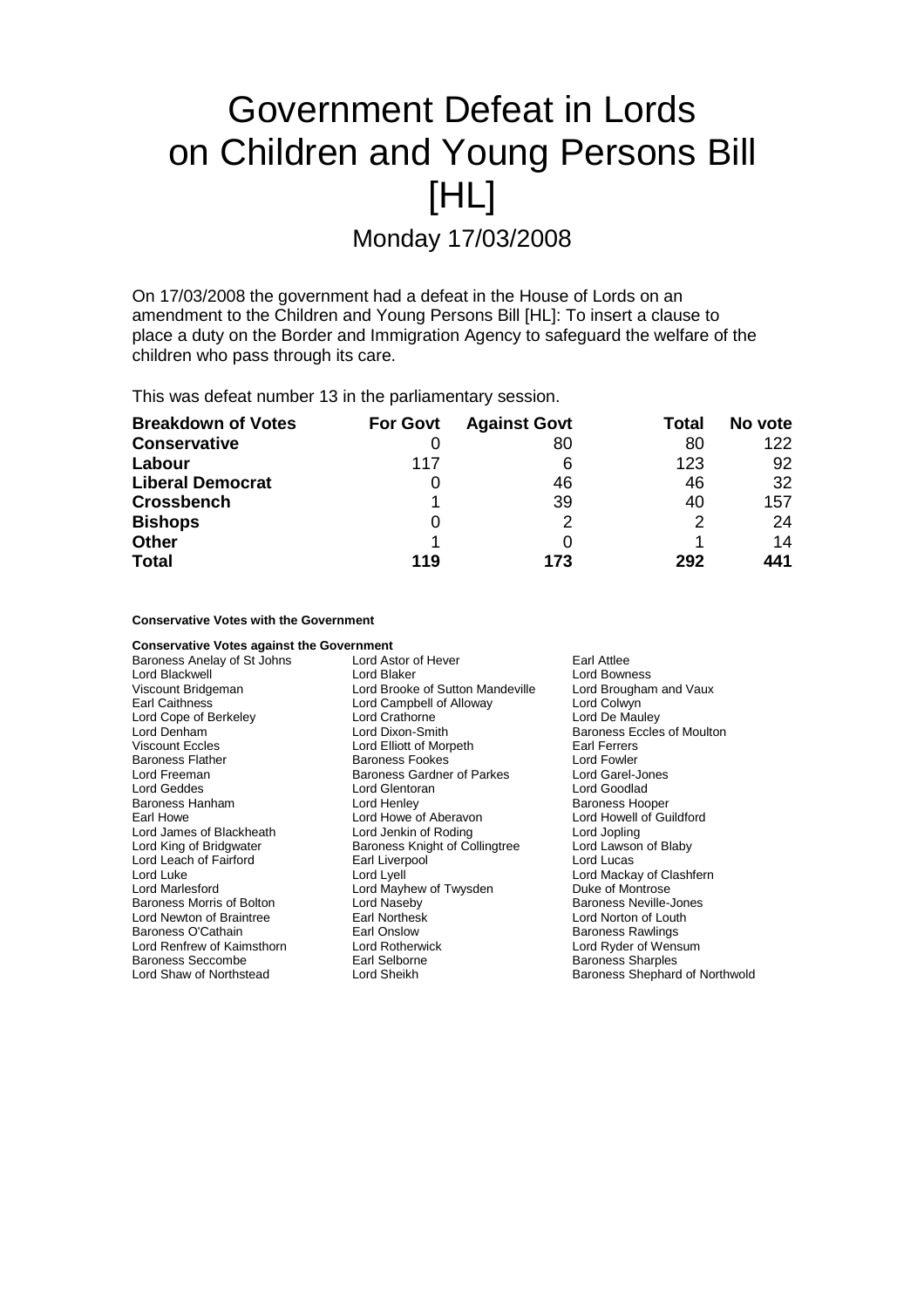Lord Skelmersdale **Lord Steinberg** Lord Steinberg Lord Strathclyde<br>
Lord Taylor of Holbeach **Lord Taylor** of Warwick Lord Trimble Lord Taylor of Holbeach Lord Taylor of Warwick Lord Taylor of Warwick Lord Taylor of Warwick Lord Trimble Unit<br>Lord Trimble Units Corporation Character Baroness Verma Baroness Wilcox **Lord Windlesham** 

Lord Waddington

#### **Labour Votes with the Government**

Lord Anderson of Swansea Baroness Andrews Lord Archer Lord Archer Cord Archer Carolic Baroness Ashton of Upholland Lord Bach Lord Barnett **Lord Bassam of Brighton**<br>
Lord Bernstein of Craigweil **Lord Bilston**<br>
Lord Barness Blood<br>
Lord Bilston Lord Bernstein of Craigweil Lord Bilston Corresponding the Baroness B<br>
Lord Baroness Blood Bradley<br>
Lord Bradley Corresponding Lord Bradley Lord Brookman Lord Brooks of Tremorfa Lord Christopher Lord Clark of Windermere **Lord Clarke of Hampstead** Lord Clinton-Davis<br> **Baroness Cohen of Pimlico** Lord Corbett of Castle Vale Baroness Corston Baroness Cohen of Pimlico **Lord Corbett of Castle Vale** Baroness Corston<br>Baroness Crawley **Baroness Crawley** Lord Cunningham of Felling Lord Davidson of Glen Clova Lord Davies of Coity Lord Davies of Oldham Lord Desai Lord Dubs<br>
Lord Evans of Parkside<br>
Lord Falconer of Thoroton Baroness Falkender Baroness Farrington of Lord Falconer of Thoroton **Baroness Falkender** Baroness Farrington of Ribbleton Lord Exercise Cale **Baroness Cale**<br>
Baroness Gale **Baroness Cale Baroness Cale** Lord Gordon of Strathblane Baroness Goudie **Baroness Gould of Potternewton** Lord Graham of Edmonton<br>
Lord Gregson **Lord Graham Cond** Griffiths of Burry Port Lord Grocott Lord Harris of Haringey Lord Haskel Lord Haworth **Baroness Hilton of Eggardon**<br>Baroness Hollis of Heigham Lord Howarth of Newport **Baroness Howells of St David** Baroness Hollis of Heigham Lord Howarth of Newport Baroness Howells of St Davids<br>
Lord Howie of Troon Lord Hughes of Woodside Lord Hunt of Kings Heath Lord Howie of Troon Lord Hughes of Woodside Lord Hunt of Lord Hunt of Arian Lord Hunt of Lord Jones Heather Cor<br>Lord Janner of Braunstone Lord Baroness Jav of Paddington Lord Jones Baroness Jones of Whitchurch Lord King of West Bromwich<br>
Lord Leitch Lord Clipsev Lord Mackenzie of Framwellgate Lord McKenzie of Luton Lord Mitchell Lord Moonie Lord Morris of Manchester Lord Morris of Aberavon Lord O'Neill of Clackmannan Lord Parekh Lord Patel of Blackburn Lord Paul Lord Pendry **Communist Communist Communist Pendrim**<br>
Lord Radice<br>
Lord Radice Baroness Quin Lord Radice Baroness Ramsay of Cartvale Baroness Royall of Blaisdon Lord Sawyer Cord Sewel<br>
Unit Sewel Cord Sewel Baroness Smith of Gilmorehill Lord Snape Viscount Simon Baroness Smith of Gilmorehill<br>
Lord Soley
Lord Stone of Blackheath Baroness Symons of Vernham Dean Baroness Taylor of Bolton Lord Taylor of Bolton Lord Taylor of Baroness Thornton Lord Truscott Lord Thomas of Macclesfield Baroness Thornton Lord Truscott Lord Turnicliffe **Lord Turnberg** Lord Turnberg **Baroness Udding the Search School**<br>Baroness Vadera **Baroness Wall of New Barnet** Lord Warner Baroness Warwick of Undercliffe<br>Baroness Wilkins

Baroness Adams of Craigielea Lord Adonis Lord Adonis and Baroness Amos<br>
Lord Anderson of Swansea Baroness Andrews Lord Archer of Sandwell Baroness Ashton of Upholland Lord Bradley Lord Cunningham of Felling Lord Griffiths of Burry Port Lord Grocott<br>
Lord Harrison Lord Hart of Chilton Baroness Jay of Paddington<br>
Lord King of West Bromwich Lord Lea of Crondall Lord Lipsey<br>
Baroness McDonagh Baroness McIntosh of Hudnall Lord Rooker **Lord Rooker Lord Rooker Lord Sawyer** Lord Stone of Blackheath Lord Strabolgi<br>
Baroness Taylor of Bolton Lord Taylor of Blackburn Baroness Wall of New Barnet Lord Warner<br>Lord West of Spithead Baroness Whitaker Lord Williams of Elvel Lord Woolmer of Leeds

**Labour Votes against the Government**

#### **Liberal Democrat Votes with the Government**

## **Liberal Democrat Votes against the Government**

Lord Clement-Jones Lord Cotter Lord Dholakia

Lord Addington **Lord Avebury** Baroness Barker<br>
Lord Aradshaw **Baroness Barker**<br>
Lord Carlile of Berriew **Barck Barker** Lord Carlile of Berriew Lord Chidgey<br>
Lord Cotter Lord Chidgey<br>
Lord Cotter Lord Dholakia Viscount Falkland

Lord Gordon of Strathblane

Lord Judd<br>
Lord Prys-Davies<br>
Baroness Turner of Camden Lord Morgan **Lord Prys-Davies** Baroness Turner of Camden